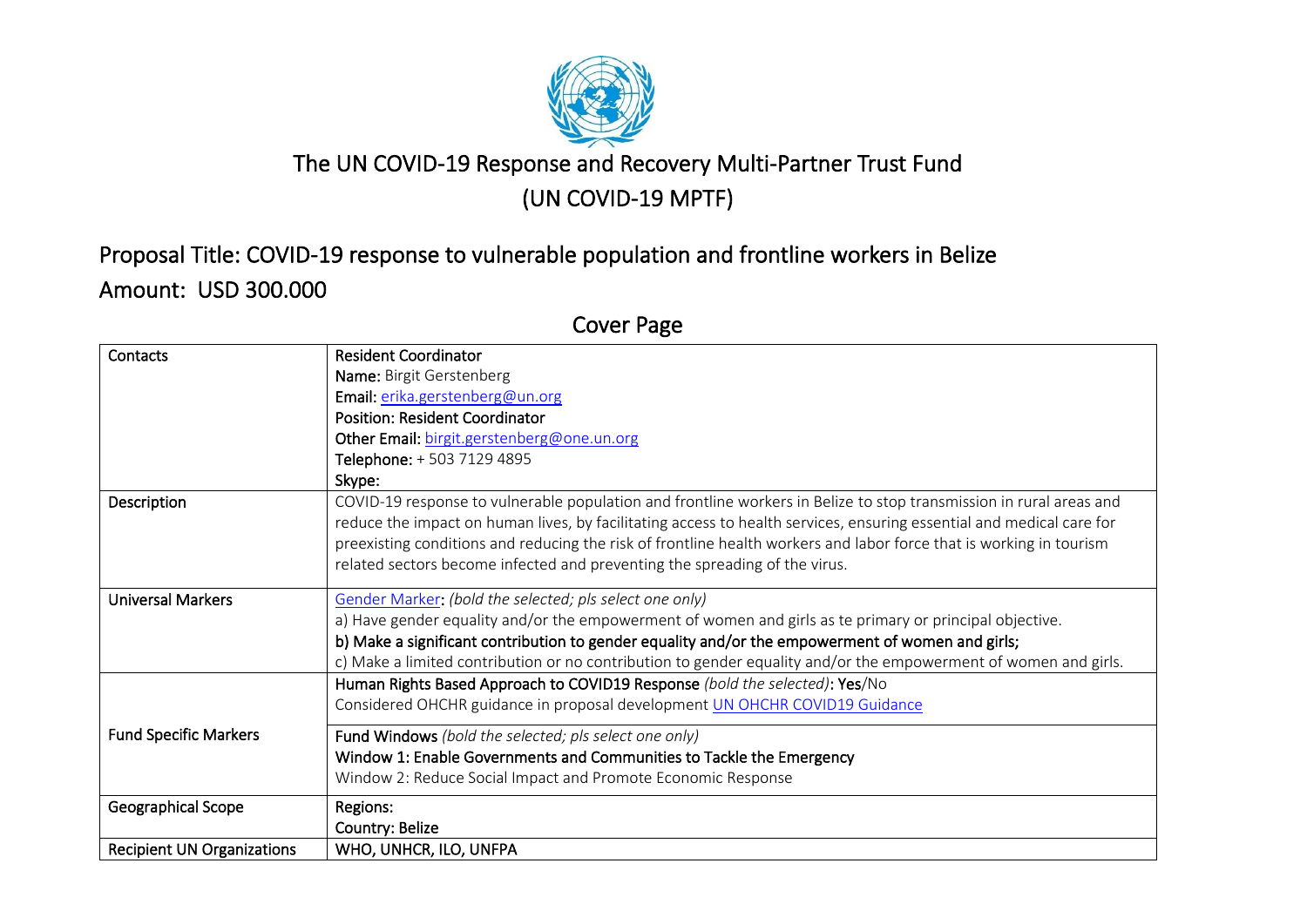Short Context – include hyperlinks to relevant reference material and analysis that frames the solution context firmly in the specific situation of the country in question. [1,000 *word limit]*

Following the first confirmed case of COVID-19 on March 23<sup>rd</sup> in San Pedro Town on Ambergris Caye, the Government of Belize declared a state of emergency for the island initially for 72 hours to allow proper mapping and tracing of contacts. The mandatory quarantine was extended to 30 days after a close contact of the index case tested positive on March 25th. One week later, and in response to the global pandemic, the government enacted a statewide month-long guarantine and curfew which defined essential functions and hours of operation. As of April 22<sup>nd</sup>, 18 cases of COVID-19 have been reported, including two deaths and 2 recovered cases.

The response capacity of the health services and the implementation of control measures will define the impact of the virus in the population. In order to reorganize health services for the response to the pandemic in Belize, Ministry of Health is strengthening the response capacity of its healthcare system to facilitate early detection of cases, particularly in rural and remote areas of the Cayo District as well as the city Belmopan. The Western Regional Hospital in Belmopan serves the Cayo District with a population of 100,000; a household-level poverty 30% and indigence 7% (2009); and home to migrants (30% of foreignborn population), 20% of Maya origin indigenous people and half of all asylum-seeking persons (2019). The Central Health Region serves its estimated 124,000 residents in Belize City and other towns, including the various islands east-northeast of Belize City. Its household-level poverty is 21% with extreme poverty 4% (2009), is home to 25% of foreign-born population, 2% of Maya population and 19% of asylum-seeking population (2019). Considering that these communities form nodes in the country's health system network, the Central Health region, which receives referrals from the Western Health region, is also being included.

First level of care facilities, especially in the more remote parts of the Western health region, constitute important and possible points of entry of suspected cases into the health care system. The focus at this level is to increase capacity for detection of suspicious cases by working with district health educators and community health workers on the implementation of a risk communication and community engagement plan using culturally appropriate media channels, presentation methods and language, all informed by evidence. At the clinical level, interventions are focused on monitoring of patients, early detection of complications and referral to secondary level care. This will requires upgrading equipment so that health workers can monitor vital signs including oxygen saturation. When suspected cases are referred to secondary care at the San Ignacio Community Hospital or Western Regional Hospital, the focus is on preventing complications while protecting the health of others. For this reason, isolation facilities need equipment to support adherence to clinical management and infection control protocols. At every node in the health care system, capacity building and training are important in order to socialize standards and clinical guidelines.

The general public is the intended beneficiary of these interventions based on a human rights based approach. However, a small cohort includes the rural population, including women, indigenous peoples, people with disabilities, elderly people, migrants and asylum seekers for whom demographic, cultural and socio-economic factors constitute a vulnerability. Even though COVID-19 does not discriminate, emerging studies are showing that groups with existing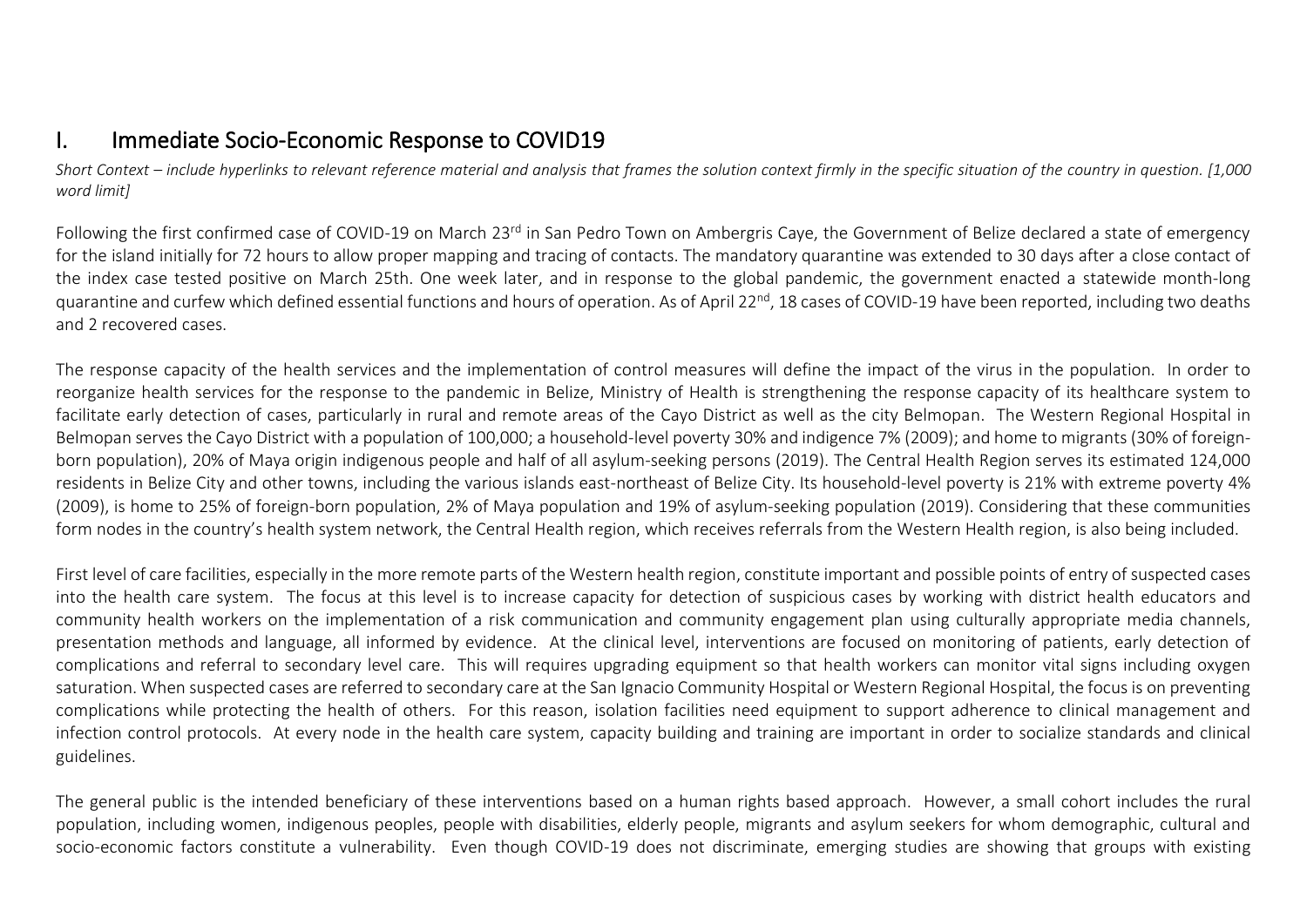vulnerabilities can have worse outcomes. Inclusive public health efforts are therefore crucial in mitigating the socio-economic impact. To counter cultural and linguistic barriers and limited awareness of prevention strategies, language specific campaigns will be developed to deliver key messages to this target audience. Messages that increase awareness of health as a human right to all people can be used to counter concerns about entitlement to healthcare.

Likewise, during conflicts, natural disasters and public health emergencies such as the COVID-19, sexual and reproductive health needs are often overlooked with staggering consequences. Pregnant women, in particular rural and indigenous, risk life-threatening complications without access to delivery and emergency obstetric care services. Women and girls may lose access to family planning services, exposing them to unintended pregnancy in perilous conditions. Women and girls also become more vulnerable to sexual violence, exploitation and HIV infection. Therefore, maternity services should continue to be prioritized as an essential core health service, and other sexual and reproductive health care such as family planning, emergency contraception, and treatment of sexually transmitted infections, also need to remain available as core health services. According to the Ministry of Health, the most recent statistics show that the maternal mortality ratio stood at 97 per 100,000 live births. Adolescent pregnancy remains one of the highest in the Caribbean at 74 per100,000 adolescents (MICS 2-15-16) which was an increase since the last MICS in 2011 and Belize continues to report high rates of unmet need for family planning at 55%.

The health crisis has also affected all economic sectors, especially the tourism sector which contributes some 50% to GDP in Belize and provides at least 1 of every 3 jobs. Although some economic sectors and companies have been able to implement remote work policies, an important number of workers continue to commute to their workplaces (e.g. workers in the health and public sectors, commerce, transport, agriculture, food, utilities and security forces). There is a direct impact on the health and safety of these frontline workers, even when working on an "essential services mode", with isolation and social distance measures in place to limit the spread of the virus. Emergency and first response workers have crucial roles in managing the COVID-19 pandemic that expose them to various health and safety hazards while carrying out their duties. Risk factor go beyond infectious agents and may cause psychosocial stress, ergonomics concerns, fatigue and violence. If OSH is not properly addressed, the working capacity of healthcare and response workers is reduced hence jeopardizing the capacity of response of the Government. In all cases, new and increased occupational risks are presently urging preventive measures as to control the transmission in the community, considering as well that the public also visits workplaces and can be exposed to the virus.

## II. Solutions proposed

#### *1. Enhance implementation of risk communication strategy to reduce COVID-19 transmission*

The government of Belize is working on a clear and concise National Risk Communication Strategy to help mitigate the impacts of new infections like COVID-19 and to protect the vulnerable populations with no discrimination, including rural population, including women, indigenous people, migrants, refugees and workers, and at-risk groups such as people living with HIV and with disabilities. The United Nations will support the implementation to ensure accurate, transparent and timely information reaches the most vulnerable populations and promotes human rights principles in readily understandable form, in different languages as appropriate and adapted for persons with specific needs.

The project will work closely with the MOH and its Health Education and Community Participation Bureau (HECOPAB), home platform of Community Health Workers (CHWs) in charge of continuous health training and health education activities in both the urban and rural communities. Via community agents (CHWs,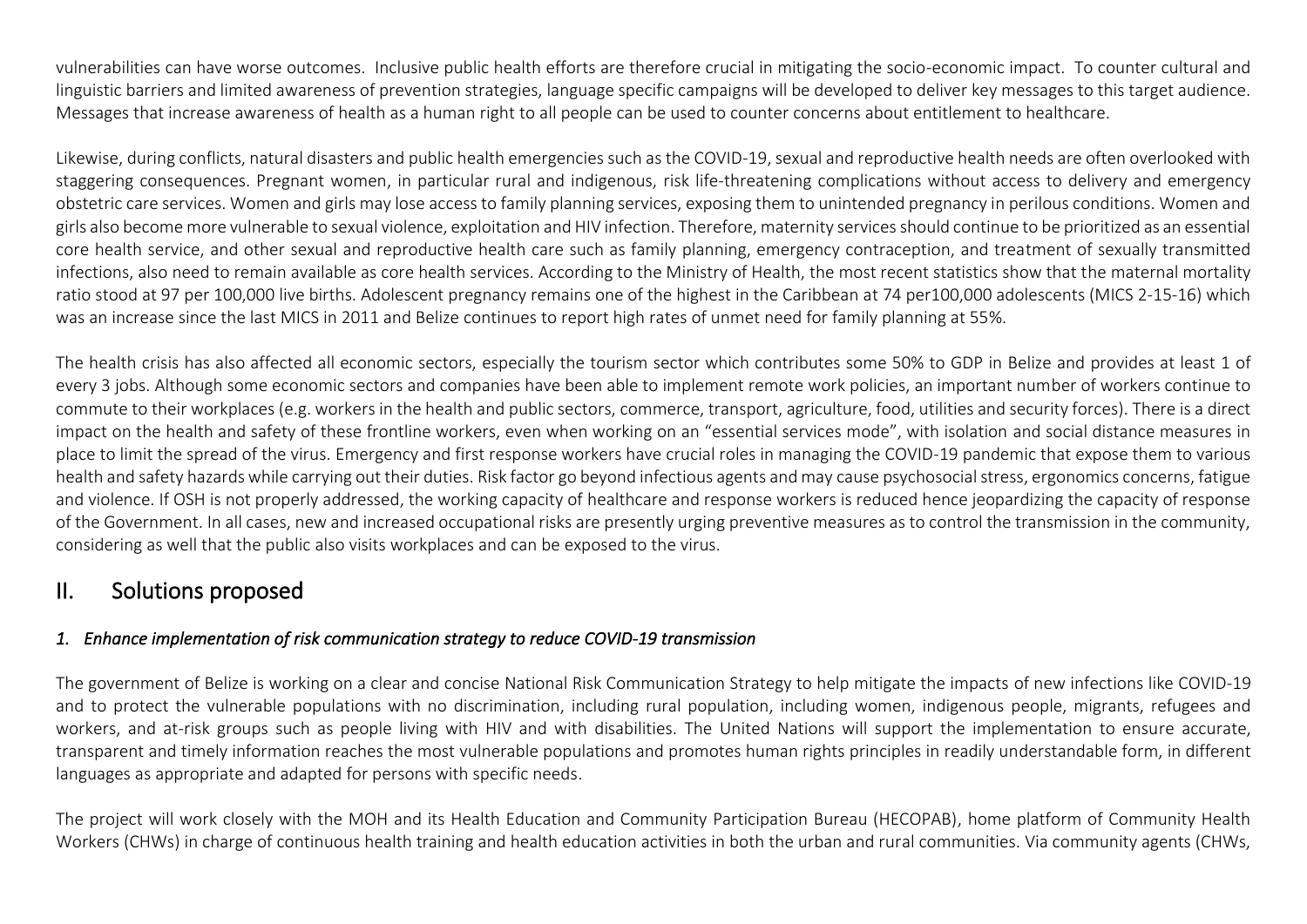Village Health Teams, Church Leaders, School Principals) continued health education will be provided through specific messages in various languages (English, Spanish, Garifuna, and Mayan) and through various communication channels on key issues: knowing the virus, symptoms, and risks, social distancing, and helping others without stigmatization. When needed, transportation services will be offered to staff. The project will also support risk communication targeting adolescents and youth for the prevention of COVID-19 and other adverse outcomes of the pandemic such as unplanned pregnancies and STI/HIV transmission and promote their participation through innovative means of virtual engagement.

The program will also support Occupational Safety and Health measures for frontline workers and those resuming business activity in a safe and systematic approach to protect workers from exposure to biological risks and new infections including: risk assessments and the adoption of strict protocols such as hygiene and sanitation measures, the use of adequate and sufficient personal protective equipment, the (re)design of jobs and functions, and preventive training and monitoring of the health of workers. It is of paramount importance that workers, employers, and the Labour Department engage in social dialogue to design, implement, and enforce effective workplace policies and practices that will create trust and avoid a second wave of contagion. The program will provide 1. Promotional materials on Occupational Safety and Health for COVID-19 to targeted groups; 2. Guidelines for a safe and healthy return to work by employers and workers in a social dialogue framework with the support of the Labour Department; 3. Guidelines for the Labour Department to conduct inspections and address conciliation and arbitration of complaints arising from COVID-19.

#### *2. Equip and strengthen isolation facilities in Cayo and Belize Districts to manage COVID-19 cases*

Two isolation facilities in two of the six districts of Belize will be supported by the project: Western Regional Hospital in Belmopan which serves the Cayo District; and in the Belize District, the isolation facility established at the Central Health Region serves its estimated 124,000 residents in Belize City and other towns, including the various islands east-northeast of Belize City. Health services will be strengthened in these two isolation facilities through equipment provision of personal protective equipment (PPEs) and medical equipment in order to assist in caring for moderately symptomatic COVID patients. Trainings will be also be provide in Infection control and prevention and case management as needed. To suppress Mother to Child transmission of the virus, test kits for 500 pregnant women and pre and postnatal care (including adolescents), will be supported.

#### 3. Scale up community-based health services to assist in the COVID-19 response

A local community center will be set up in The Valley of Peace (pop 2,800; home to 10% of asylum-seeking population). The project will support with mobile divider walls to enhance privacy and treatment monitoring, and cots/ mattresses, as well as PPE (basic and advanced) for health center staff, and basic medical equipment: infrared thermometers; Glucometers, Pulsi oximeters; stand-by oxygen tank with mask. Support activities will include transportation for COVIDpatients from residence or isolation center to Regional Hospital.

Recognizing the importance of supporting the health platform in rural communities to reach most marginalized and vulnerable population, the program will support the training of community health workers in all health regions of the country given their roles as the points of first contact in their community and, as such, are a wealth of valuable information on health and its determinants. This capacity building support will be complemented with the provision of supplies and equipment to facilitate their work in the delivery of routine community level interventions with a view of preventing the spread of COVID-19 in communities not yet affected across the country. CHWs provide critical support to the District Surveillance Teams to perform routine health surveillance in combination with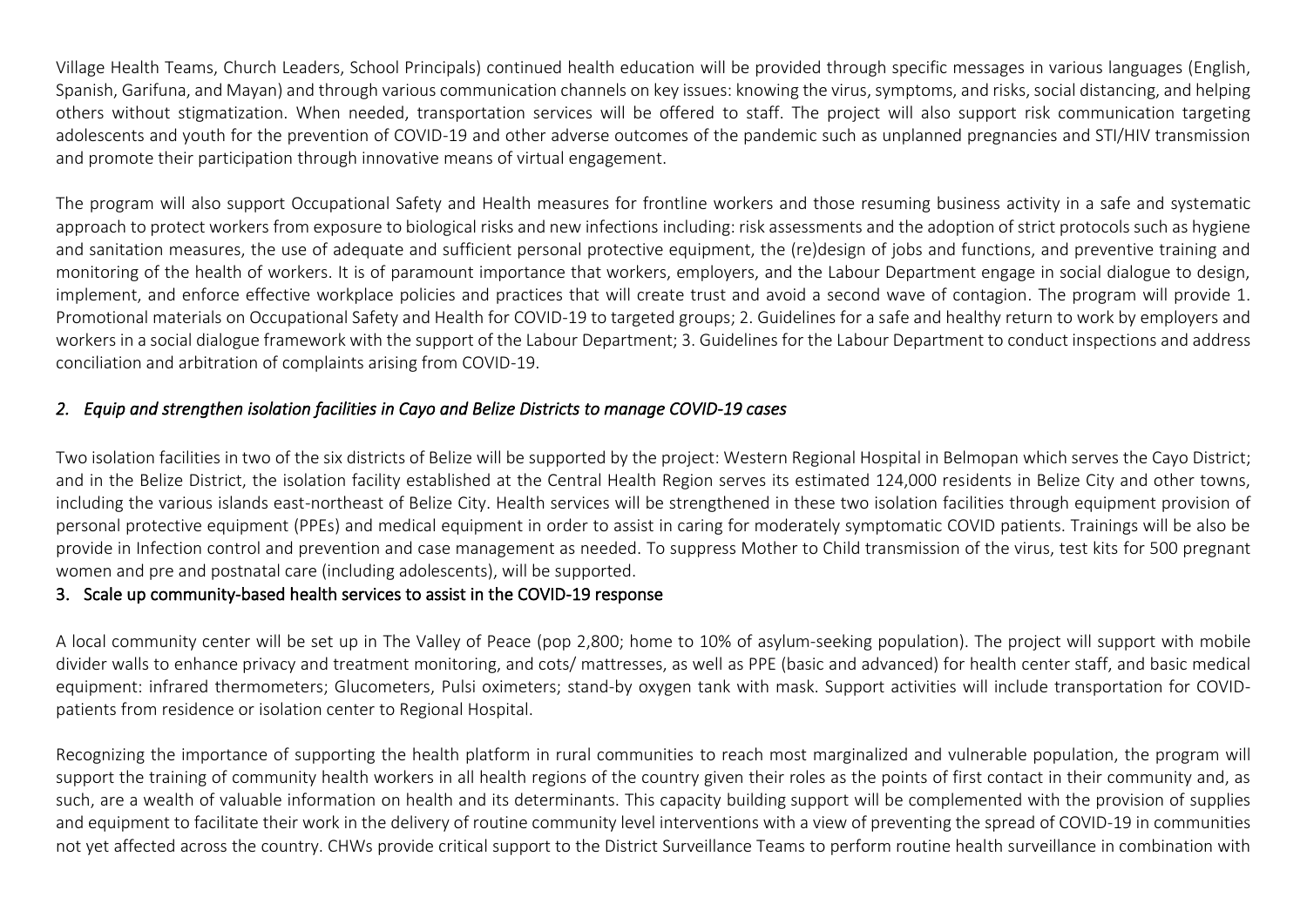visiting reported suspected cases. The program will therefore provide the teams with basic PPEs.

To safeguard continuity of the prevention of maternal and child mortality and morbidity, this program will ensure care remains accessible to women and adolescent mothers, primarily through remote counselling Antenatal and Prenatal system. The system includes infection prevention and control, safe breastfeeding practices, rooming in, and skin to skin contact, in case of suspected/confirmed COVID19 cases, ensuring full vaccination. To ensure the continuation of family planning services for the prevention of unplanned pregnancies and STI/HIV with a focus on youth, especially adolescent girls and young women, and other vulnerable and at-risk populations, the program will support contraceptives delivery at home.

Health professionals in general, with particular focus on public and rural health nurses, will receive support for capacity building on service delivery models within the context of COVID including for Basic and Comprehensive Emergency Obstetric Care among others through virtual learning opportunities. Health professionals will keep up to date on the latest evidence in care delivery for pregnant women Zoom virtual meeting platform (1-year subscription) that allows for up to 300 participants at a time.

#### III. What is the specific need/problem the intervention seeks to address?

*Summarize the problem. Apply [a gender lens](https://www.unwomen.org/en/news/stories/2020/3/news-checklist-for-covid-19-response-by-ded-regner) to the analysis and description of the problem. [1,500 word limit]*

Awareness building is required so that public is in alert of the diseases and knowledgeable of the measures to prevent transmission and seek care with no discrimination when infected. Although there is no lack of information on the COVID-19 outbreak and response, some information is inaccurate and do not contribute positively to the curtailment of the disease transmission. The public must access trustworthy sources and reliable guidance in a comprehensive manner. The population in Belize is very diverse regarding language and levels of education. This requires the implementation of risk communication strategies in different languages through traditional and innovative channels to massively disseminate to the general population simple public health advice on how to protect themselves and others from the virus and care of the sick ones without discrimination or stigmatization. Special attention for people living with disabilities is required. Caring of sick members and the increase of domestic chores within the household can increase the burden on women and girls. Conflicts and family violence is also a risk most vulnerable members of a family face during periods of quarantine and restriction of movement. Risk communication strategy with a gender lens can advocate for more equitable distribution of chores and raising awareness on family violence and gender-based violence, contributing to influence social norms.

Timely provision of care is essential in saving lives and in stopping transmission of COVID-19. Health service delivery network must have the capacity to respond to the specific needs of the population and should be able to detect, isolate and manage COVID-19 cases in designated facilities or at home in the communities, ensuring access with no discrimination to the most vulnerable population. Designated health facilities must have the appropriate medical equipment for case management and treatment. In cases where no medical treatment is recommended, but families do not have capacity for self-isolation, alternative community spaces can be required.

Furthermore, healthcare providers are vital in the COVID-19 response at the both national and community levels; they need to be trained and equipped for early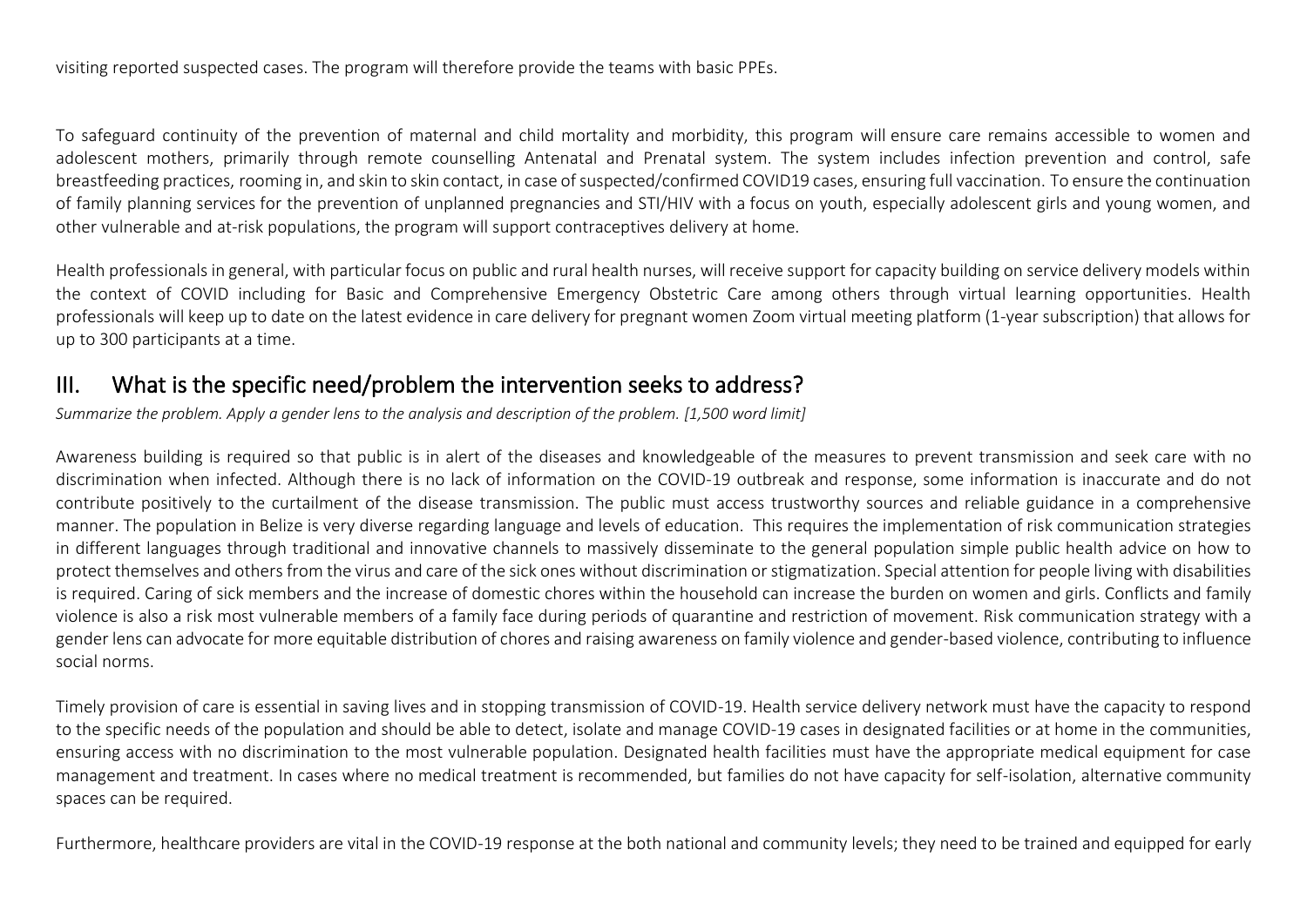detection, infection control and prevention, and case management to stop transmission. Community level healthcare must be enhanced to support outreach services and health education activities at local level, increasing access to health services of the most vulnerable population. Building community health workers capacity and providing them with necessary basic medical equipment will contribute in reducing disease transmission at the community level. Maximizing CHWs roles, they should also monitor people with non-communicable diseases as they are among most at risk to catch the disease. They will also be required to do health education activities, advice on self-care and management for COVID-10 and other disease conditions.

Measures implemented to avoid the spread of COVID-19, such as isolation and physical distancing, have led to drastic changes in the operations of business, at least in those who are still up and running. It is expected that that these measures will be gradually relaxed allowing individuals to leave homes and business to reopen. Notwithstanding that, contagion risks will remain and workplaces need to ensure that workers and clients remain healthy. This is extremely important for the tourism sector in which foreign clients will need to be reassured that the strictest prevention practices are being implemented by hotels and tourist operators. Additionally, particular attention should be devoted to the informal sector because it is precisely there where the decent work defects are more patent.

The impact on acute care services in settings with under-resourced health systems is likely to be substantial. Maternity services should continue to be prioritized as an essential core health service, and other sexual and reproductive health care such as family planning, emergency contraception, treatment of sexually transmitted infections, and where legal safe abortion services, to the full extent of the law, also need to remain available as core health services.

Maternity care providers (including midwives and all other health care workers providing maternal and newborn care), whether based in health facilities or within the community, are essential health care workers and must be protected and prioritized to continue providing care to childbearing women and their babies. Deploying maternity care workers away from providing maternity care to work in public health or general medical areas during this pandemic is likely to increase poor maternal and newborn outcomes. Restriction of movement requires alternative methods for pregnant women to continue receiving prenatal and postnatal counseling remotely.

## IV. How does this collaborative programme solve the challenge? Please describe your theory of change.

*Describe programme approaches, methods, and theory of change, and explain why they are the appropriate response to the problem. State results and interim solution(s) you*  are proposing. Please highlight how the solution(s) is data driven; if it employs any innovative approaches; if it applies a [human rights-based approach](https://www.ohchr.org/EN/NewsEvents/Pages/COVID19Guidance.aspx)<sup>1</sup> and how is it based on *the principle of "build back better". [1,500 word limit]*

The program approach is informed by the need to stop the transmission of COVID-19 and reduce the impact on human lives, by facilitating access to health services of vulnerable population, ensuring essential and medical care for preexisting conditions continue and reducing the risk of frontline health workers become infected with the virus, potentially reducing the size of the health work force and simultaneous infecting persons who are in need of health care services which are being put under severe pressure due to increasing numbers of infected persons confronting a reducing and overly-stretched health workforce. That cycle will be broken through the following change process: (i) delivering, via better equipped public sector departments and health workers' organizations, risk

<sup>&</sup>lt;sup>1</sup> Please refer to OHCHR COVID19 Guidance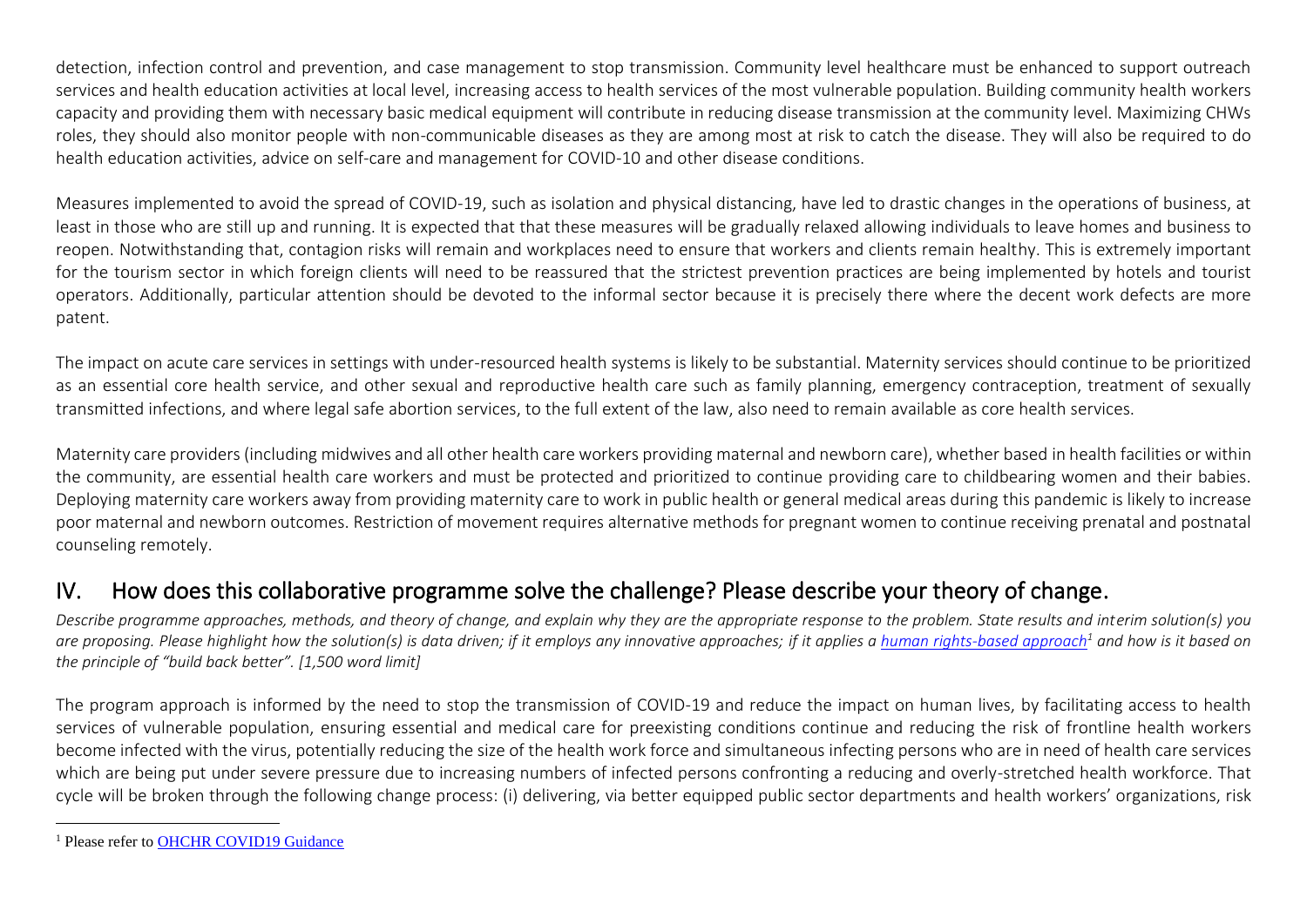communication interventions to all health workers, sensitizing them on the characteristics of the virus and the portfolio of effective response for prevention and infection control. (ii) To also change behaviors of the workers in other vital economic sectors as well as the general population, especially the more remote vulnerable populations in rural Belize, they will be exposed to tailored risk communication messages, delivered through appropriate means, channels and organizations. (iii) On the health front, a sensitized work force will be provided with adequate protective equipment -to confidently deliver services in primary and secondary health care setting, minimizing risks for becoming infected and/or infection other- and the basic medical equipment and instrument to provide quality assessment, care and disease monitoring. (iv) To give weight to the desired change at rural community level, the national primary health care system will be reinforced, enabling the system's backbone of some 250 CHWs, to strengthen their knowledge and skill sets in relation to COVID-19 as well as current public health challenges posed by the high prevalence of NCD, and to operate with adequate protective equipment and upgraded medical supplies, equipment and instruments. (v) Simultaneously, operational improvement will be caused at secondary health care facilities in geographic areas, prioritized by the concentration of confirmed COVID-19 infections. Health staff at hospital isolation units, which receive severely symptomatic patients from a wider area, will be better protected while at work and have access to improved medical instruments for triage and patient monitoring. (vi) To eliminate risk of Mother To Child Transmission, steps will be taken to restore and strengthen antenatal and postnatal facility-based health care and using vaccination as a tool to improvement immunity of new-born babies against any viral infection, including COVID-19. (vii) To ensure that the ultimate relaxing of restricted movements and the subsequent re-start of economic life does not automatically result in a resurgence of infection waves, preparatory action will be taken now, reinforcing capacities of public sector workers' and employers' organizations for the establishment of comprehensive OSH management systems, prioritizing the health sector and in parallel the vital tourism sector, improving the capacity to resume business in a safe and hazard-free working environment.

### V. Documentation

*Attach/provide hyperlinks to documents/analysis prepared at the UNCT level with government counterparts to assess the potential cumulative impacts of COVID-19. Please indicate if the UNCT has completed and posted the National Plan for Combating COVID-19 on the WHO partner portal. [1,500 word limit]*

Actions taken against the nine pillar public health measures of Country Preparedness and Response Plan are regularly assessed, analyzed and recorded in the WHO COVID-19 Partners Platform to inform strategic direction of UN action. Based on the initial assessments certain gaps were identified in the areas of risk communication and community engagement, infection control and prevention, and case management. The UNCT has drafted a Country Preparedness and Response Plan for COVID-19 in Belize. Support from various UN agencies were mapped out and costing was made to understand resource requirement for the overall response.

Ministry of Health Sector Strategic Plan 2014-2024, Belize: [http://health.gov.bz/www/component/content/article/165-2009-2011/848-health-sector-strategic](https://eur03.safelinks.protection.outlook.com/?url=http%3A%2F%2Fhealth.gov.bz%2Fwww%2Fcomponent%2Fcontent%2Farticle%2F165-2009-2011%2F848-health-sector-strategic-plan-2014-2024&data=02%7C01%7Cmaria.a.machicado%40one.un.org%7C4d35ffcc4f744e86ed8c08d7e87113e8%7Cb3e5db5e2944483799f57488ace54319%7C0%7C0%7C637233444697308981&sdata=cPTU4NTQiioyF7CyymbZV0pwy3fDRzrqMnZKw493gzo%3D&reserved=0)[plan-2014-2024.](https://eur03.safelinks.protection.outlook.com/?url=http%3A%2F%2Fhealth.gov.bz%2Fwww%2Fcomponent%2Fcontent%2Farticle%2F165-2009-2011%2F848-health-sector-strategic-plan-2014-2024&data=02%7C01%7Cmaria.a.machicado%40one.un.org%7C4d35ffcc4f744e86ed8c08d7e87113e8%7Cb3e5db5e2944483799f57488ace54319%7C0%7C0%7C637233444697308981&sdata=cPTU4NTQiioyF7CyymbZV0pwy3fDRzrqMnZKw493gzo%3D&reserved=0)

PAHO/WHO Belize Country Cooperation Strategy 2017-2021: [https://www.paho.org/en/documents/belize-country-cooperation-strategy-2017-2021-0](https://eur03.safelinks.protection.outlook.com/?url=https%3A%2F%2Fwww.paho.org%2Fen%2Fdocuments%2Fbelize-country-cooperation-strategy-2017-2021-0&data=02%7C01%7Cmaria.a.machicado%40one.un.org%7C4d35ffcc4f744e86ed8c08d7e87113e8%7Cb3e5db5e2944483799f57488ace54319%7C0%7C0%7C637233444697308981&sdata=oGS55jG8Efw4zs1H42IIS50tWN5jrWxKNjkouPS2YzE%3D&reserved=0).

## VI. Target population

The project will be implemented with the national and district health authorities in alignment with Belize Health Sector Strategic Plan. The focus of the actions will be to providing critical health services to vulnerable populations such as pregnant women, people with disabilities, those suffering with non-communicable diseases (NCDs) and those inequitable situations among the population, e.g. refugees and migrants.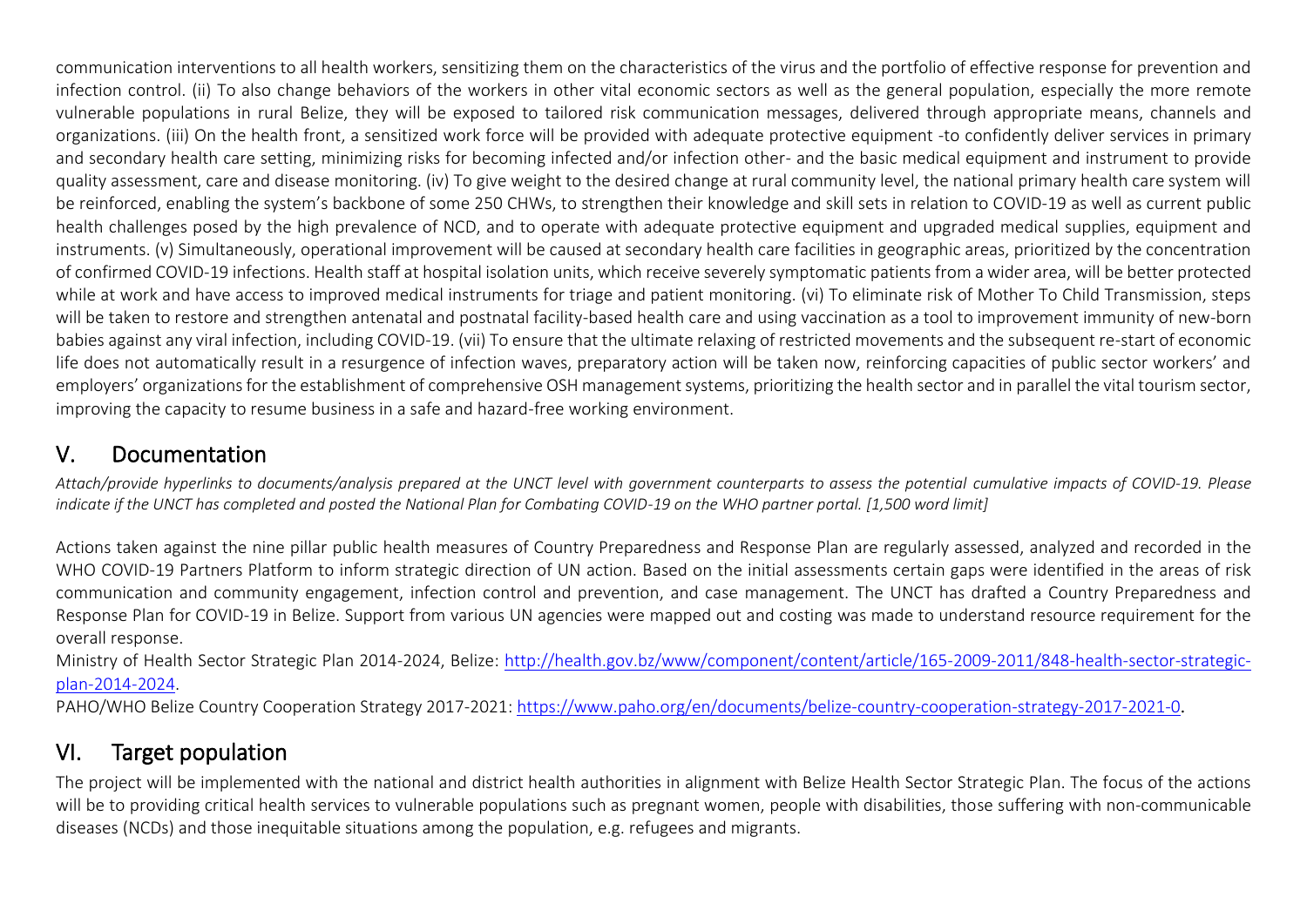At least 15 healthcare personnel working in isolation facilities in both Western Regional Hospital and Central Health Region will benefit from the PPEs and medical equipment to be provide by the project and will provide the necessary protection to care for infected patients. Two hundred thirty three (233) active community health workers are also targeted to receive trainings, basic medical equipment and health education materials in order to carry out community based health services related to COVID-19 response to reach 300,000 people country-wide. The improved health services in the two isolation facilities identified will benefit the estimated 224,000 residents of Belize and Cayo districts when they require appropriate health services for COVID-19 treatment. Additionally, 250 vulnerable people (e.g. pregnant women, people with disabilities and NCDs) will also be targeted to receive COVID-19 related health education messages. To prevent Mother to Child transmission of the virus, test kits for 500 pregnant women and pre and postnatal care (including adolescents), will be supported.

OSH interventions are directed primarily to protect health and safety of workers in the formal and informal economy through the implementation of systems to protect them from sickness, disease and injury arising from their employment. Additionally, the knowledge and active participation of workers' representatives and OSH committees in the establishment of preventive measures at the workplace have proven to enhance working conditions. Employers are key targets too because they have the responsibility to provide safe and healthy working conditions and ensure the participation of workers in the management of OSH. Within these two target groups (i.e. workers and employers), those involved in the response to the emergency and 1500 workers in the tourism sector will be particularly targeted. The Government of Belize, through the Labour Department (LD), has the responsibility to develop policy and legislation and ensure its compliance. Consequently, the LD will also be a direct recipient of the intervention. Finally, the public at large will indirectly benefit from healthier and safer workplaces that will greatly reduce the risk of contagion.

Refugees: The initial identification of and solutions to the impact of the COVID-19 pandemic in relation to the refugee population in Belize was received from the Valley of Peace community in Cayo District. The community, established in the late 1980s as an answer to the first 20<sup>th</sup> century wave of refugees in Belize, is now hosting 10% of all refugees from the newest regional wave of forcefully displaced persons, making up some 20% of the community population. The Valley of Peace Health Center, staffed by two MOH medical personnel, together with the Valley of Peace local authority (Village Council) and the Catholic Church, formally submitted a request to UNHCR for supporting the local plan for strengthening the community response to the pandemic. The village plan, which has been endorsed by the MOH Manager for the Wester Health Region, envisions a local COVID isolation facility in the premises of the local catholic church, equipped with a big space and two separate bathroom/ shower blocks, each one for females and males. The support included a movable interior design, cots or mattresses, protective equipment and basic patient-monitoring medical supplies and equipment. The refugee population in Belize consists of some 2,155 (2019) asylumseekers, who are all awaiting the final outcome of their registered formal asylum-request as well as some 3,400 persons who are most likely genuine refugees but were not able to register a formal asylum application due to missing the 14-day application deadline. While awaiting the outcome of their formal asylum request, asylum-seekers are not allowed to work, causing them to live in close-to-indigent conditions; the non-registered refugees are in a similar position, be it that they have no legal stay in the country. The health impact and the intimately connected socio-economic impact has put this group in an extremely vulnerable position, in which, apart from economic exploitation or destitution, a COVID infection may cause irreversible damage to the life of the household.

In accordance with the SRH Policy (2002), the National Strategy of Adolescent Health (2019) and National Gender Policy (2013), the government of Belize places high priority over the health of all citizens and residents of Belize and within this context the sexual and reproductive health of all. Recognizing the vulnerability of women and girls, particularly rural and indigenous women, pregnant women, and women who experience multiple and intersecting forms of discrimination, as well as other vulnerable groups such as adolescents and young people and the disabled, the continued delivery of life saving SRH information, services and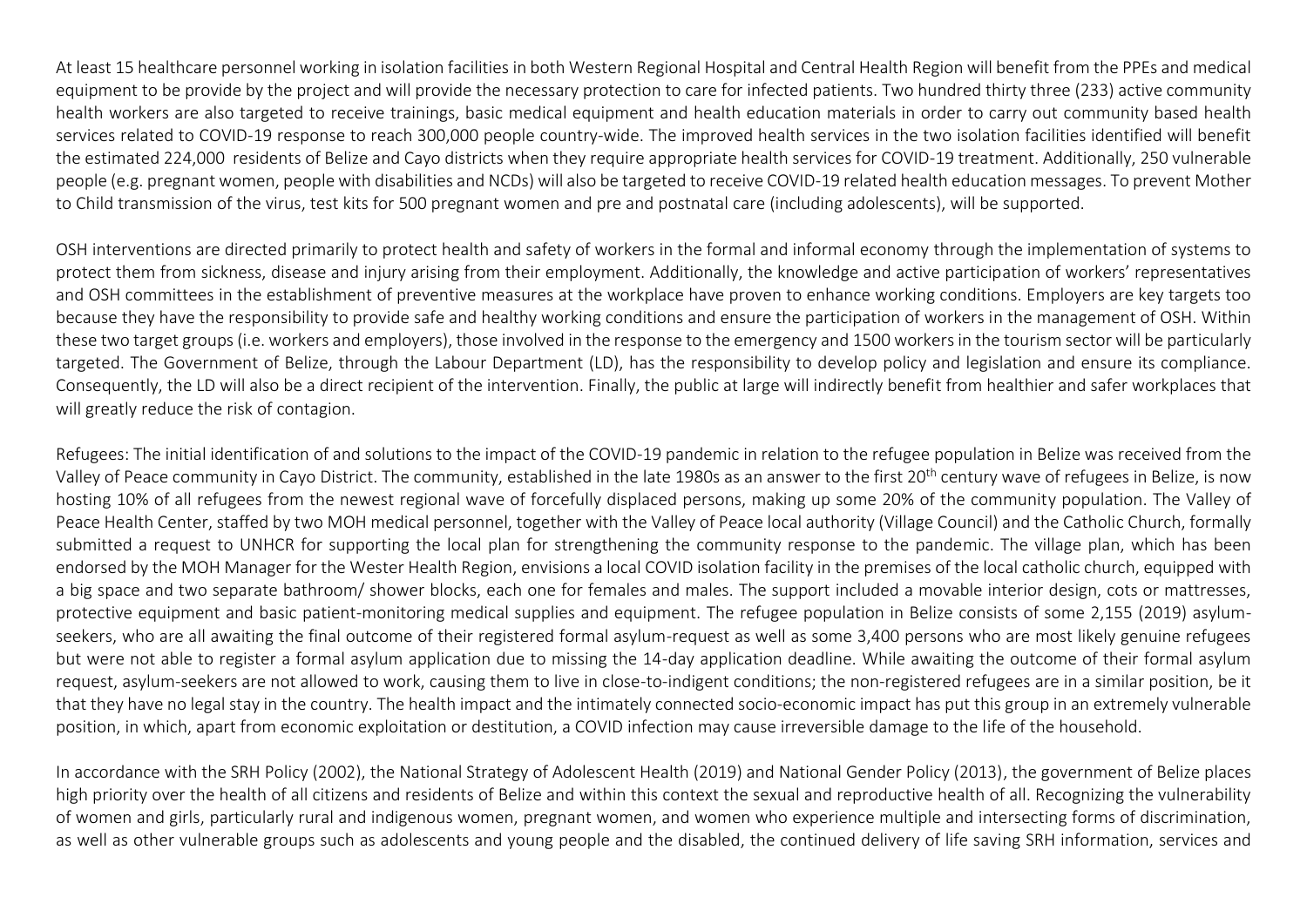commodities, especially in the context of an emergency, came at the request of the government of Belize and civil society. In Belize, the adolescent birth rate stands at 74 live births per 1000 live births with significant disparities between rural and urban areas. Adolescent birth rate in urban areas is 55, increasing to 90 for rural areas. While the unmet need for family planning is generally high across the country, the unmet need for contraceptives among girls age 15-19 is highest in Toledo (59.5%), Belize City Southside (53.3%) and Cayo (47.0%) – MICS2015-16. Given that Belize has a considerably high rate of coverage for antenatal care under normal circumstances (e.g. 95.6% of women age 15-19 years who had a live birth received antenatal care by a skilled provider during the pregnancy for their last birth), in order to maintain positive health outcomes for women and girls, it is critical for continued remote antenatal and postnatal care for the entire country, including the delivery of SRH/Family planning commodities such as contraception. An estimated 7250 pregnant women across the country will benefit from continued medical counseling; 797 public and rural health nurses and 233 CHWs will benefit from continued learning through a virtual platform to ensure update to date knowledge in care delivery, and quality of service to women and girls.

## VII. Who will deliver this solution?

*List what Recipient UN Organizations (RUNOs) and partners will implement this project and describe their capacities to do so. Include expertise, staff deployed, as well as oversight mechanisms that determine the monitoring and evaluation (M&E) arrangements and responsibilities. Use hyperlinks to relevant sites and the current portfolios of RUNOs so the text is short and to the point. [1,500 word limit]*

PAHO/WHO: The Pan American Health Organization (PAHO) is an international public health organization with more than 110 years of experience devoted to improve the health and the living conditions of the people in the Americas. It is part of the United Nations system and serves as Regional Office for the Americas of World Health Organization (WHO). It has been leading the response efforts in COVID-19 in the region and collaborates closely with the Ministries of Health of the Latin America and Caribbean countries to improve both preparedness and response capacity to this infectious disease [\(www.paho.org\)](https://eur03.safelinks.protection.outlook.com/?url=http%3A%2F%2Fwww.paho.org%2F&data=02%7C01%7Cmaria.a.machicado%40one.un.org%7C3a715667110f41010b0608d7e86ecc3b%7Cb3e5db5e2944483799f57488ace54319%7C0%7C0%7C637233434897916007&sdata=UyKaqN6Bqb2VuT%2B32riMosbds1rWcZasMQ48G1fLZeU%3D&reserved=0). PAHO/WHO started its operation in Belize during the early 1950's. Technical support to the then British Honduras included services such as advice to the Medical Officer, provision of equipment and supplies, development of a national health plan, control of communicable disease and training of health personnel. PAHO/WHO's presence in Belize has grown from a small office providing program coordination to a full representation with 20 staff members. PAHO/WHO works with the Ministry of Health (as the main counterpart) and other partners to strengthen health sector capacity and advance priority programs through the PAHO core functions of: leadership; research; and knowledge management; norms and standards; ethical and evidence-based policy; technical cooperation for sustained capacity; health situation and health trends. In response to COVID-19 in Belize, PAHO/WHO has provided technical and financial support to the Ministry of Health, including technical guidance to the National COVID-19 Task Force led by the Government of Belize. It also supports strengthening of testing capacity and case management activities in the country. It also engages with non-health actors in the provision of key health messages related to COVID-19 in both public and private sectors. Assistance is also provided in the areas of enhancing surveillance capacity, reorganizing and expanding health services for severe and critical cases of COVID-19, risk communication messaging, and provision of mental health and psychosocial support. The Ministry of Health (MoH) is responsible for leading the health sector in Belize. The national public health system delivers services through a network of institutions at the primary, secondary, and tertiary levels. The current emphasis is on the primary and preventive care focusing on the prevalence of lifestyle and behavior related conditions as indicated by the country's epidemiological profile. MoH has an organizational structure that establishes a permanent link between its headquarters, the districts, and communities. Community health workers form the principal link between the formal health system and the community*.* 

[UNFPA](https://www.unfpa.org/) is the United Nations sexual and reproductive health agency. Our mission is to deliver a world where every pregnancy is wanted, every childbirth is safe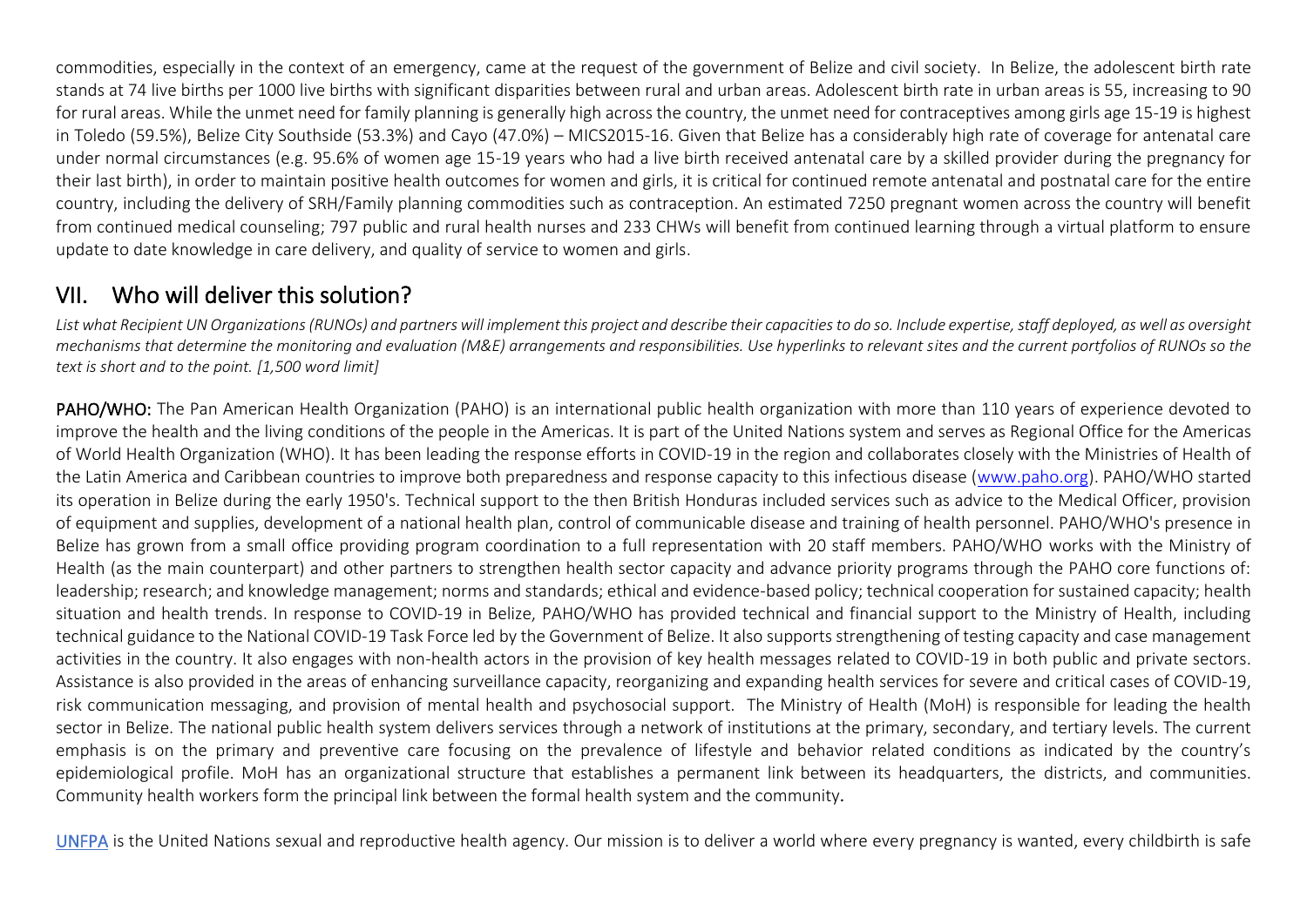and every young person's potential is fulfilled. UNFPA calls for the realization of reproductive rights for all and supports access to a wide range of sexual and reproductive health services – including voluntary family planning, maternal health care and comprehensive sexuality education. Since UNFPA started its work, the world has seen progress: The number and rate of women dying from complications of pregnancy or childbirth has been halved. Families are healthier. Young people are more connected and empowered than ever before. In 2018, UNFPA set a strategic effort to achieve three zeros by 2030: zero unmet need for contraception; zero preventable maternal deaths; and zero gender-based violence and harmful practices, such as child marriage and female genital mutilation. The Belize Liaison Office, established since 2003 and staffed with a Liaison Officer (NOC), and Programme/Operations Clerk (G4), is part of the business unit of the [UNFPA Sub-Regional Office for the Caribbean](https://caribbean.unfpa.org/en) benefiting from the services of an SRHR Technical Advisor (P5); an HIV Specialist; and a Communications, Operations and a Senior management team at D1 and P5 level. 2019. The Office currently provides technical and financial support for (i) the review and update of the Sexual and Reproductive Health Policy (2002), (ii) development of sector-specific standard operating procedures to strengthen implementation of the Protocols for the Multi-Sectoral Response to Sexual Violence, (iii) the 2020 Census round through technical missions and south-south collaboration with Haiti, (iv) strengthened CSO advocacy through targeted dissemination of a recently completed 'Assessment of the provision of SRH information and services to vulnerable and marginalized populations, with a focus on youth', and (v) the development of a national road map to address child marriage & early unions and is one of the Recipient UN Organizations for the implementation of the Spotlight Initiative for ending violence against women and girls in Belize. UNFPA will partner with the Ministry of Health and civil society organizations such as the [Belize Family Life Association](https://www.bflabelize.org/) for the delivery of remote sexual and reproductive health information, services and commodities for women and adolescents. [UNICEF](https://www.unicef.org/belize/) as a partner, together with the RUNOs and in close collaboration with the [Ministry of Health,](http://health.gov.bz/www/) will provide technical assistance, monitoring and coordination support. Test kits for pregnant women will be procured by WHO on

#### behalf of UNFPA.

[ILO Decent Work Team and Office for the Caribbean:](http://ilo.org/caribbean) Established in 1969, implements the ILO mission to promote social justice and internationally recognized human and labour rights, recognizing that social justice is essential to universal and lasting peace. Through its technical team of 9 technical specialists based in Port of Spain backstopped by technical departments in Headquarters, the Office implements the Decent Work Agenda by providing advocacy, technical guidance, training and technical cooperation on policy and technical issues related to labour and employment, to its tripartite constituents (i.e. governments, workers and employers). The Programme Unit supports programmatic and M&E matters. Technical cooperation projects are currently under implementation with the Ministry of Human Development, Social Transformation and Poverty Alleviation, the Department of Labour and the Social Security Board. [Labour Department of Belize:](http://labour.gov.bz/index.php/en/) by virtue of the Labour Act, Chapter 297 of the Laws of Belize, Revised Edition 2003, the LD has the following functions: enforcement of labour legislations, inspection of all workplaces, labour advice and education, foster trade unionism and promote healthy industrial relations, receive and settle labour complaints, provide employment services and ,vetting of temporary employment permits. [Belize Tourism Board:](https://www.belizetourismboard.org/) a statutory body within the Ministry of Tourism that functions as a strategic partner between the government and the private sector to develop, market and implement tourism programs that fulfil the emerging needs of our local industries and international tourism marketplace for the benefit of Belize and Belizeans. Workers' and employers' organizations: Trade unions represent workers and support them to face the challenge of securing decent work, safe conditions of work, living wages, basic social security, gender equality and fair income distribution for better labour market governance and the application and enforcement of international labour standards: [National Trade Union Congress](https://www.facebook.com/NTUC.Belize)  [of Belize](https://www.facebook.com/NTUC.Belize) and the [Public Service Union of Belize.](https://psubelize.org/) Employers' organizations help to create the conditions for enterprise success by influencing the environment in which they do business and by providing services that improve their individual performance: [Belize Chamber of Commerce,](https://www.belize.org/) the Belize Tourism Industry [Association](https://btia.org/) and the [Belize Hotel Association.](https://www.belizehotels.org/)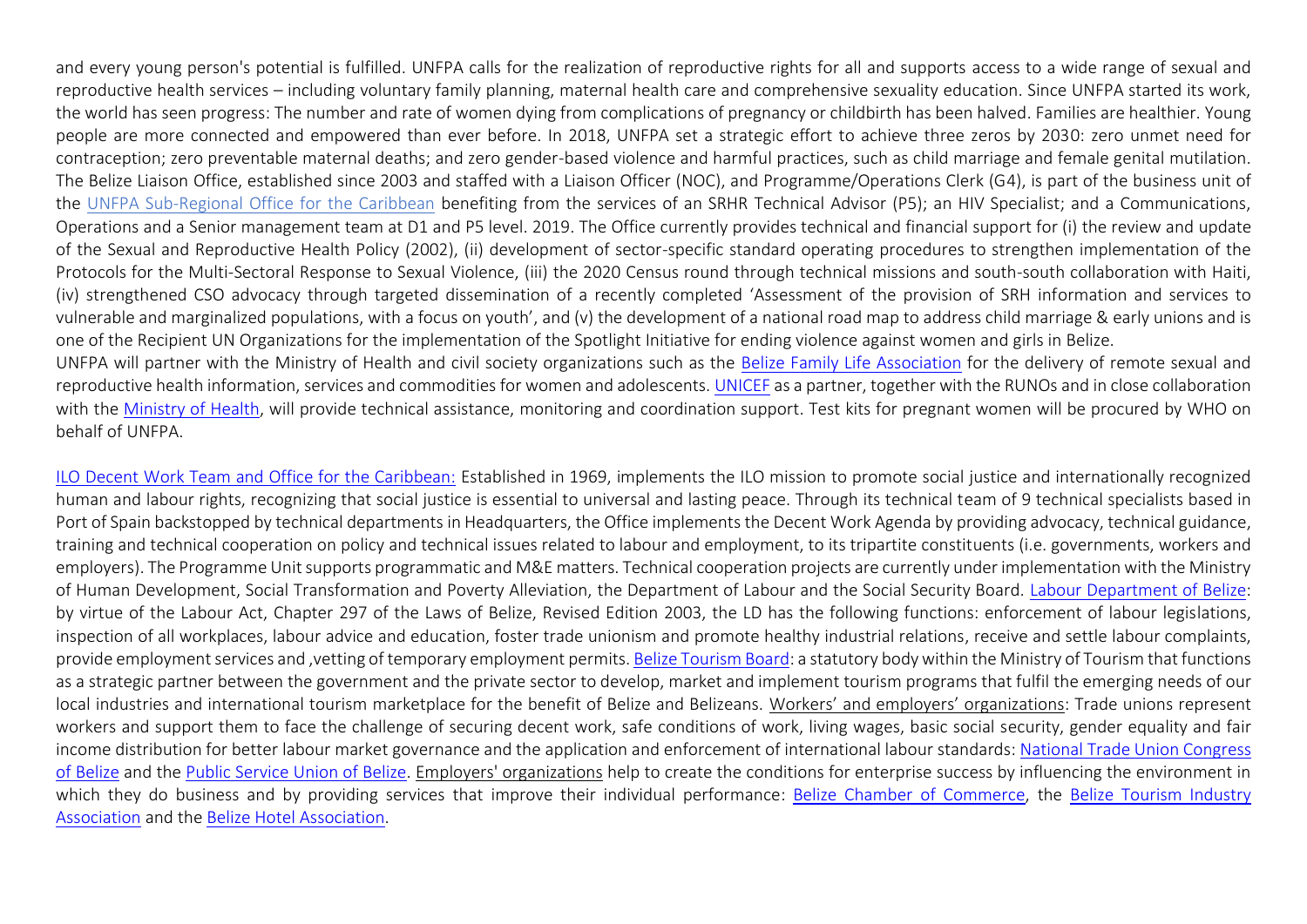UNHCR is the United Nations Refugee Agency, ensuring maximum protection for persons with international protection need. The mandate of UNHCR, established in 1951 through the Convention related to the Status of Refugees, is more needed than ever before as the last decades have brought record numbers of forcefully displaced persons, inside and outside of the boarders of their country of origin. UNHCR has been active in the Northern Central American region during the regional civil wars of the last decades of the 20<sup>th</sup> century and has scaled up its presence in the region over the past decade as regional displacement gained momentum, due to the impact of activities from organized criminal groups. Since 2016, UNHCR is assisting the Belize Government, which joined in 2017 the Comprehensive Regional Protection and Solutions Framework (or *[MIRPS](https://www.acnur.org/5b50db084.pdf)* by its Spanish acronym) to deliver -together with all other Central American states (except Nicaragua) and Mexico- a coordinated response to forced displacement in the Northern Central American region. The number of refugees in Belize is estimated at 5,600 of which a little over half resides in the Cayo District. *[The UNHCR Belize National Office,](https://www.unhcr.org/belize.html)* modest in size and formally resorting under the UNHCR Multi-Country Office Panama, has been delivering close to 75% of its output via implementing partners Help for Progress, Belize Red Cross, RET, Humana People to People Belize and recently the NGO "Human Rights Commission of Belize". In addition to the ongoing efforts to enhance the overall protection and solutions benefits for refugees and Belize as host country, first initiatives have already undertaken with refugee hosting communities to provide local responses to the pandemic's impact on health and food- and livelihood security, mostly in rural areas of the Cayo and southern Stann Creek districts. For this grants, which complements UNHCR's ongoing COVID-19 response, UNHCR has made the natural decision to be one of the RUNOs, implementing specific elements of the proposed action through a mix of Direct Implementation, implementation as One UN and the partners Help for Progress for interventions In Cayo District and the Belize Red Cross Society, a member of the International Federation of Red Cross and Red Crescent Societies, for Belize District. UNHCR Belize will continue the COVID response in southern Stann Creek District via the local partner Humana People to People Belize.

Resident Coordinator Office The oversight of the program will be under the leadership of the RC, along with representative of RUNOs to ensure permanent coordination at multiple levels. The RC and Ministry of Foreign Affairs as Co-Chair of the Government - UN Joint Steering Committee (JSC) will support strategic direction with support of the UNCT COVID-19 Coordinator and the Co-Chairs of the National COVID-19 Task Force. This JP will be integrated into the UN Criticality Plan for 2020. The RCO will oversee supporting the monitoring and evaluation by the DCO, Data Management and Results Monitoring/Reporting Officer.

RUNOs and other UN agencies responding to the COVID-19 pandemic along with Ministry of Health and Ministry of Human Development will ensure national priorities and strategies are being supported and reinforced with UN contribution. UN consolidated support through inter-agency mechanisms such as the Programme Management Team and UNCG will support risk communication Strategy, adherence to human rights principles and LNOB, in order to complement ongoing UN projects and programs, in particular Spotlight Initiative addressing family and gender based violence. The Human Right Advisor will work in close coordination with RUNOS and OHCHR.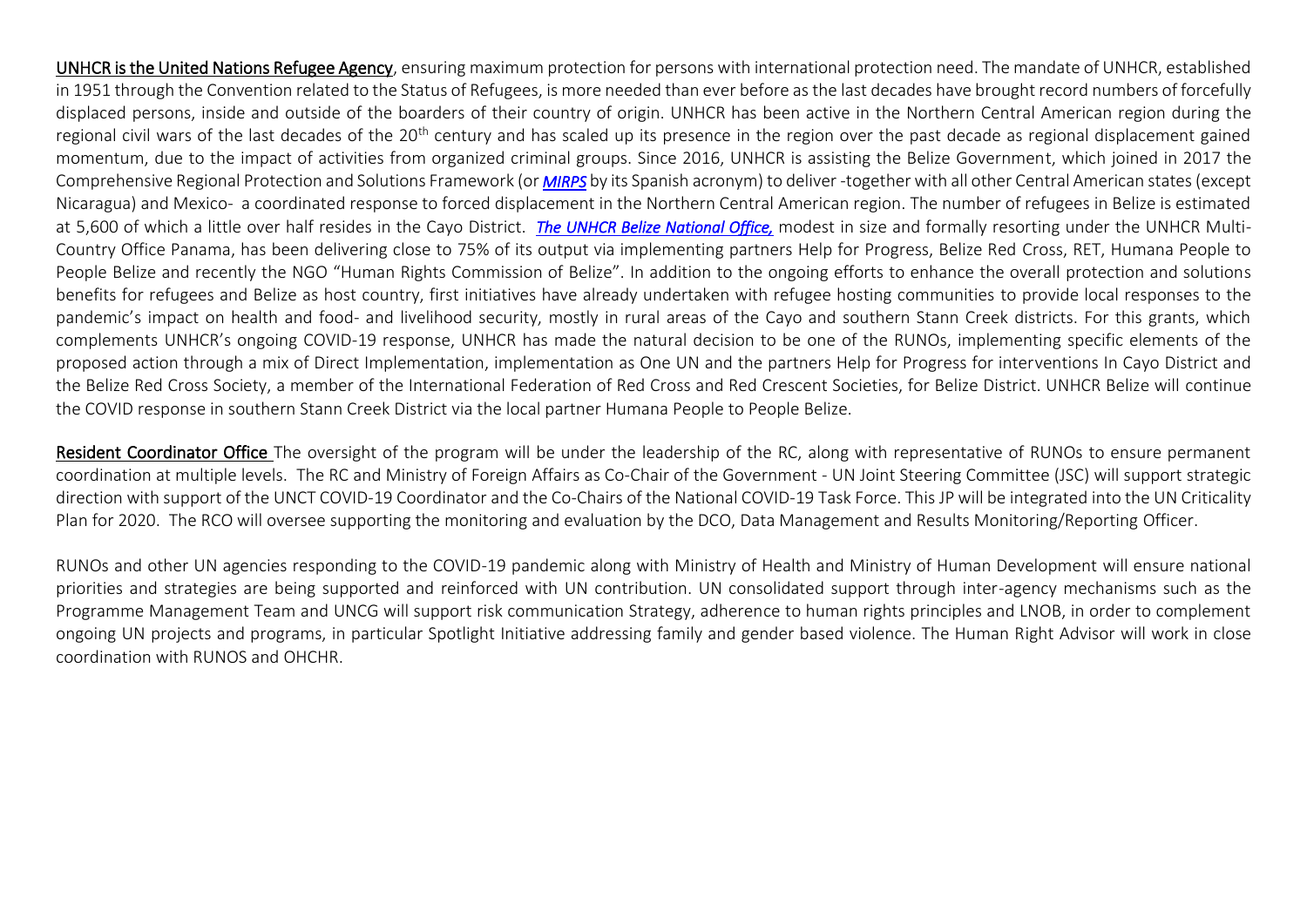# Results Framework

| Window 1:<br>Proposal                            |                                                                                                                                                                                                                                                                         |                                       |              |                                                                                                                                                                               | <b>Outcome Total Budget</b><br><b>USD</b>              |                      |  |  |  |
|--------------------------------------------------|-------------------------------------------------------------------------------------------------------------------------------------------------------------------------------------------------------------------------------------------------------------------------|---------------------------------------|--------------|-------------------------------------------------------------------------------------------------------------------------------------------------------------------------------|--------------------------------------------------------|----------------------|--|--|--|
| Outcome                                          | Rural and urban vulnerable population/communities have increased their knowledge in prevent and recover from COVID-19 through actions<br>lead by government institutions                                                                                                |                                       |              |                                                                                                                                                                               |                                                        |                      |  |  |  |
|                                                  |                                                                                                                                                                                                                                                                         | <b>Baseline</b>                       | Target       | Means of verification                                                                                                                                                         | Responsible Org                                        |                      |  |  |  |
| Outcome<br>Indicator<br>[Max 2500<br>characters] | Number of vulnerable populations/communities that know how to prevent the<br>transmission of COVID-19 and when and where to seek medical attention.<br>Disaggregation: sex, age, ethnicity, foreign-born                                                                | <b>TBD</b>                            | <b>TBD</b>   | <b>Focus Group Discussions</b><br>and Key Informant<br>Interviews                                                                                                             | PAHO/WHO<br><b>UNHCR</b><br><b>UNFPA</b><br><b>ILO</b> |                      |  |  |  |
| <b>Proposal Outputs</b>                          | Risk communication interventions delivered, reaching the targeted, most-vulnerable populations in the country<br>1.                                                                                                                                                     |                                       |              |                                                                                                                                                                               |                                                        |                      |  |  |  |
|                                                  | Practical guidelines and knowledge products for workers in high-risk health & tourism sectors developed, addressing occupational health and safety challenges related<br>2.<br>to COVID-19.                                                                             |                                       |              |                                                                                                                                                                               |                                                        |                      |  |  |  |
|                                                  | 3. Facility and community-based health care services equipped and prepared to provide preventive and curative care to COVID-19 patients, particularly form vulnerable<br>populations in rural and remote communities in Cayo and Belize Districts                       |                                       |              |                                                                                                                                                                               |                                                        |                      |  |  |  |
|                                                  | 4. Community-based health workers (CHW) provided with adequate equipment and instruments to advice, first respond and/or refer vulnerable community residents who<br>register health complaints related to COVID infection as well as non-communicable diseases         |                                       |              |                                                                                                                                                                               |                                                        |                      |  |  |  |
|                                                  | 5. Interrupted services for antenatal and postnatal care are restored and reaching out to vulnerable pregnant women and new-borns                                                                                                                                       |                                       |              |                                                                                                                                                                               |                                                        |                      |  |  |  |
| Proposal Output<br>Indicators                    | 1. Number of persons from vulnerable populations exposed to formal information<br>on how to protect themselves against COVID-19 at home consistent with human<br>principles.<br>Disaggregation: indigent/ poor; legal status; persons with disabilities; by sex and age | <b>TBD</b>                            | TBD          | Program documentation                                                                                                                                                         | PAHO/WHO:<br>UNFPA:                                    | \$25,145<br>\$6,420  |  |  |  |
|                                                  | 2. Number of workers from high-risk employment sectors exposed to formal<br>information on minimum occupational safety standards related to COVID-19.<br>Disaggregation: employment sector                                                                              | Health Sector: 0<br>Tourism Sector: 0 | 500<br>1,500 | Official notification from the<br>Labour Department and<br>adoption by workers' and<br>employers' organizations<br>Formal document agreed by<br>the management and<br>workers | ILO:                                                   | \$32,100             |  |  |  |
|                                                  | 3. Number of COVID-10 isolation facilities equipped and meeting minimum human<br>rights standards.                                                                                                                                                                      | $\mathsf O$                           | 2            | MOH-HECOPAB records                                                                                                                                                           | PAHO/WHO:<br>UNHCR:                                    | \$56,710<br>\$51,360 |  |  |  |
|                                                  | 4 Number of CHWs equipped and trained with new skills related to adequate<br>community response to COVID infections as well as NCDs                                                                                                                                     | $\Omega$                              | 233          | MOH-HECOPAB records                                                                                                                                                           | PAHO/WHO:<br>UNHCR:                                    | \$46,545<br>\$23,540 |  |  |  |
|                                                  | 5.b Number of pregnant women/Lactating women receive remote ANC/PNC<br>support during the next six months                                                                                                                                                               | $\mathbf 0$                           | 100%         | MOH-Administrative data                                                                                                                                                       | UNFPA:<br>WHO (on behalf of<br>UNFPA)                  | \$28,315<br>\$30,000 |  |  |  |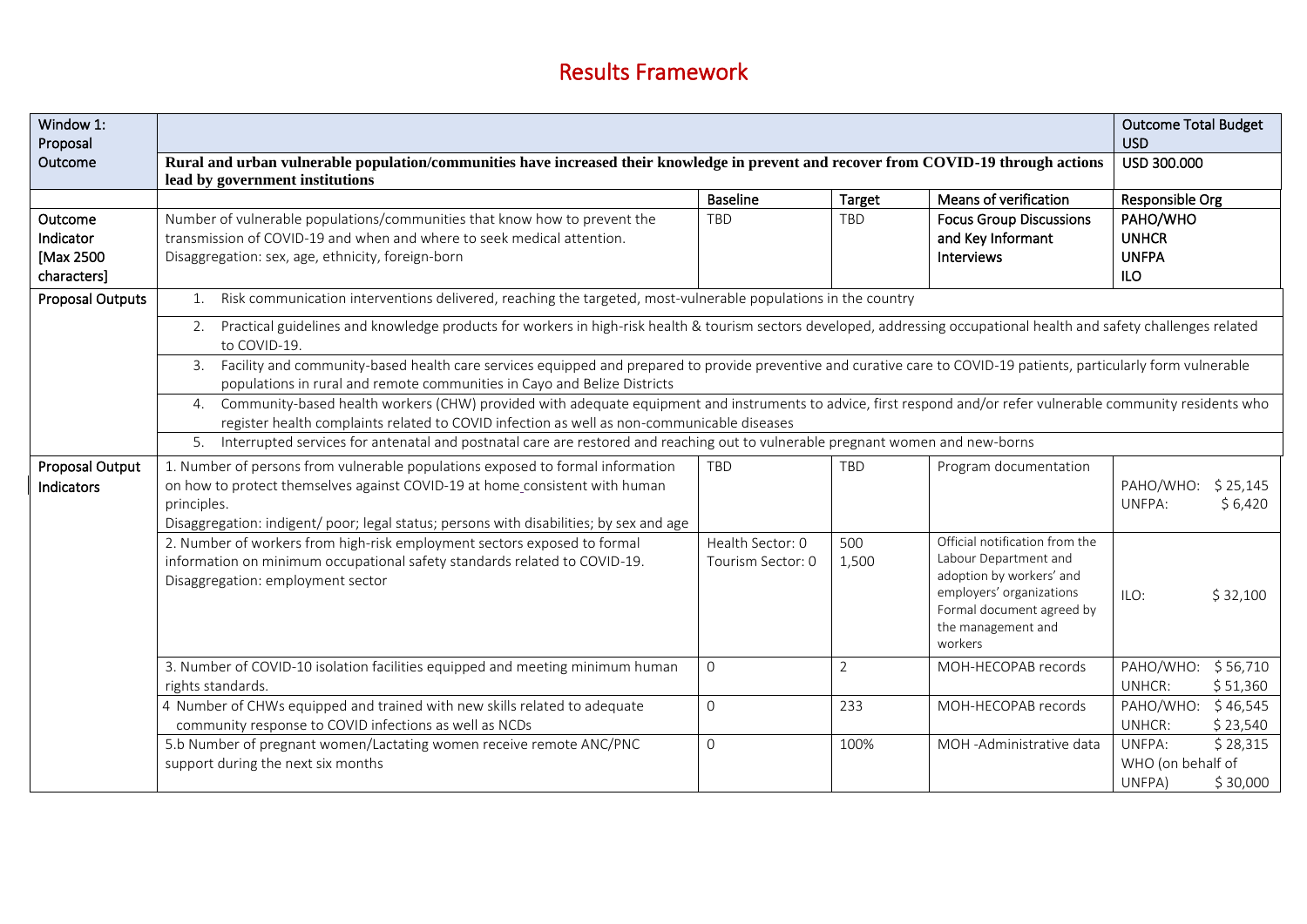# SDG Targets and Indicators

#### Please consult Annex: SDG List

## Please select no more than three Goals and five SDG targets relevant to your programme.

*(selections may be bolded)* 

|             | Sustainable Development Goals (SDGs) [select max 3 goals] |  |                                                 |  |  |  |  |
|-------------|-----------------------------------------------------------|--|-------------------------------------------------|--|--|--|--|
|             | SDG 1 (No poverty)                                        |  | SDG 9 (Industry, Innovation and Infrastructure) |  |  |  |  |
|             | SDG 2 (Zero hunger)                                       |  | SDG 10 (Reduced Inequalities)                   |  |  |  |  |
| $\boxtimes$ | SDG 3 (Good health & well-being)                          |  | SDG 11 (Sustainable Cities & Communities)       |  |  |  |  |
|             | SDG 4 (Quality education)                                 |  | SDG 12 (Responsible Consumption & Production)   |  |  |  |  |
|             | SDG 5 (Gender equality)                                   |  | SDG 13 (Climate action)                         |  |  |  |  |
|             | SDG 6 (Clean water and sanitation)                        |  | SDG 14 (Life below water)                       |  |  |  |  |
|             | SDG 7 (Sustainable energy)                                |  | SDG 15 (Life on land)                           |  |  |  |  |
| $\boxtimes$ | SDG 8 (Decent work & Economic Growth)                     |  | SDG 16 (Peace, justice & strong institutions)   |  |  |  |  |
|             | SDG 17 (Partnerships for the Goals)                       |  |                                                 |  |  |  |  |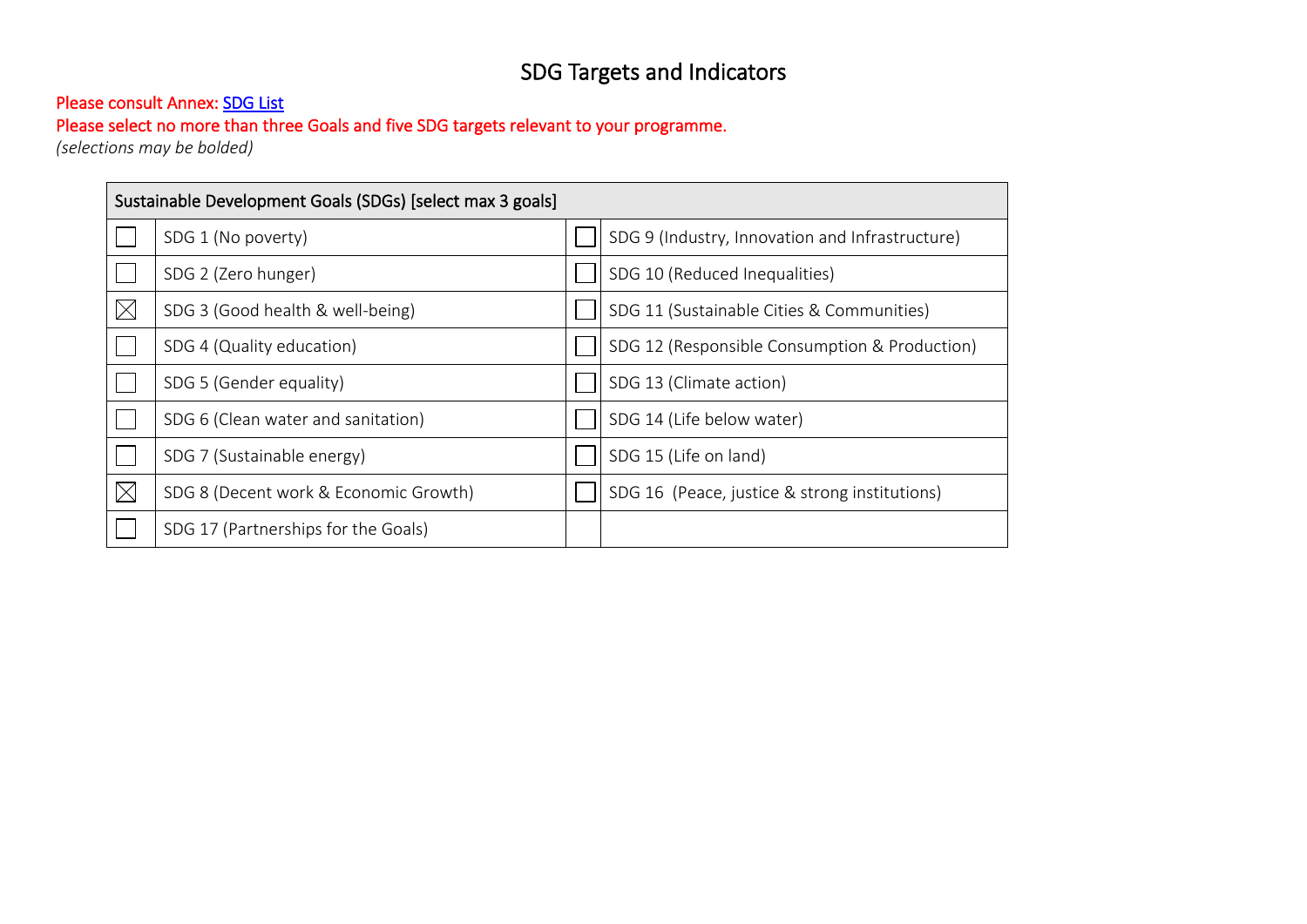| <b>Relevant SDG Targets and Indicators</b><br>[Depending on the selected SDG please indicate the relevant target and indicators.]                                                                                                                 |                                                                                                                                           |                                               |  |  |  |  |  |
|---------------------------------------------------------------------------------------------------------------------------------------------------------------------------------------------------------------------------------------------------|-------------------------------------------------------------------------------------------------------------------------------------------|-----------------------------------------------|--|--|--|--|--|
| Target                                                                                                                                                                                                                                            | Indicator # and Description                                                                                                               | <b>Estimated %</b><br><b>Budget allocated</b> |  |  |  |  |  |
| 3.1 By 2030, reduce the global maternal<br>mortality ratio to less than 70 per<br>100,000 live births                                                                                                                                             | 3.1.2 Proportion of births attended by skilled health personnel                                                                           | 10%                                           |  |  |  |  |  |
| 3.d Strengthen the capacity of all<br>countries, in particular developing<br>countries, for early warning, risk<br>reduction and management of national<br>and global health risks                                                                | 3.d.1 International Health Regulations (IHR) capacity and health emergency<br>preparedness                                                | 60%                                           |  |  |  |  |  |
| 3.7 By 2030, ensure universal access to<br>sexual and reproductive health-care<br>services, including for family planning,<br>information and education, and the<br>integration of reproductive health into<br>national strategies and programmes | 3.7.1 Proportion of women of reproductive age (aged 15–49 years) who have their<br>need for family planning satisfied with modern methods | 20%                                           |  |  |  |  |  |
| 8.8 Protect labour rights and promote<br>safe and secure working environments<br>for all workers, including migrant<br>workers, in particular women migrants,<br>and those in precarious employment                                               | 8.8.1 Frequency rates of fatal and non-fatal occupational injuries, by sex and<br>migrant status                                          | 10%                                           |  |  |  |  |  |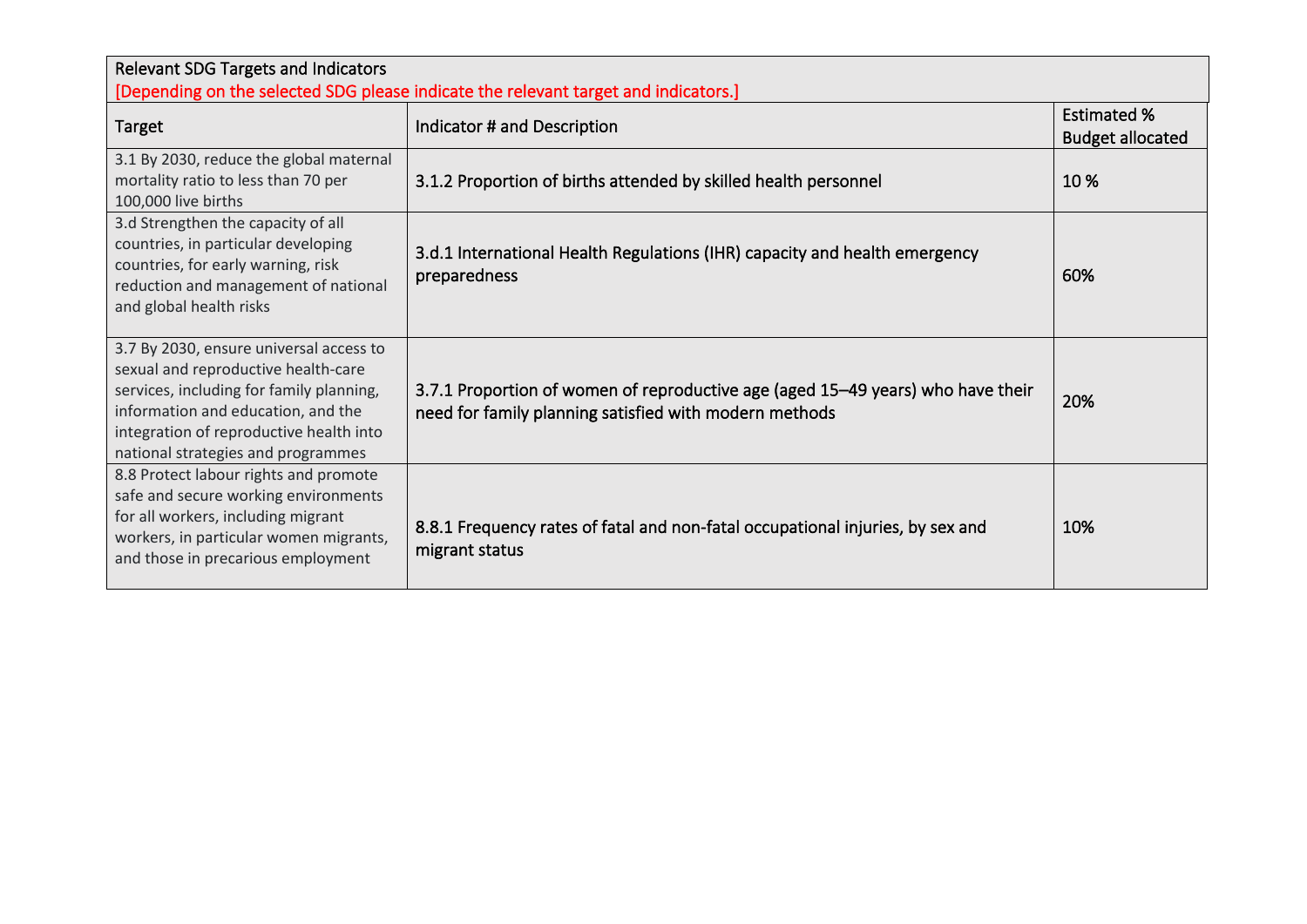### Risk

#### What risks and challenges will complicate this solution, and how they will be managed and overcome?

*(COVID19 has created an unprecedented and fast changing development context. Accepting this volatile situation, please identify up to three risk to the success of the proposal based on best available analysis to the UN)* Please enter no more than 3.

| Event                                                                                                | Categories<br>Financial<br>Operational<br>Organizational<br>Political (regulatory<br>and/or strategic) | Level<br>3 - Very High<br>2 - Medium High<br>$1 - Low$ | Likelihood<br>$6$ – Expected<br>5 - Highly Likely<br>$4$ – Likely<br>3-Moderate<br>2 - Low Likelihood<br>1- Not Likely<br>0-Not Applicable | Impact<br>$5 -$ Extreme<br>$4 - Major$<br>3 - Moderate<br>$2 -$ Minor<br>$1$ – Insignificant | <b>Mitigating Measures</b><br>(List the specific mitigation measures)                                                                                                  | <b>Risk Owner</b>                                      |  |
|------------------------------------------------------------------------------------------------------|--------------------------------------------------------------------------------------------------------|--------------------------------------------------------|--------------------------------------------------------------------------------------------------------------------------------------------|----------------------------------------------------------------------------------------------|------------------------------------------------------------------------------------------------------------------------------------------------------------------------|--------------------------------------------------------|--|
| Changes in work<br>teams/human<br>resource allocation<br>in implementing<br>government<br>ministries | Operational                                                                                            | $\mathcal{S}_{\mathcal{S}}$                            | 4                                                                                                                                          | $\overline{4}$                                                                               | RUNOs will support human<br>resource constraints by<br>activating and accessing surge<br>capacity mechanisms to<br>assure continuity and<br>execution of JP            | PAHO/WHO<br><b>UNHCR</b><br><b>ILO</b><br><b>UNFPA</b> |  |
| National elections<br>and changes in<br>political<br>leadership/direction<br>for COVID19<br>response | Political                                                                                              | $\mathcal{Z}$                                          | $\overline{4}$                                                                                                                             | 3                                                                                            | Early engagement with<br>government at the highest<br>level to ensure continuity of<br>programme implementation                                                        | <b>RC</b>                                              |  |
| Natural disaster<br>event such as<br>hurricane, floods,<br>drought                                   | Operational                                                                                            | $\overline{2}$                                         | $\overline{4}$                                                                                                                             | 3                                                                                            | RUNOs would ensure<br>programme continuity with<br>the adjustment of service<br>delivery and access, aligned<br>with national emergency<br>protocols in place by NEMO. | PAHO/WHO<br><b>UNHCR</b><br><b>ILO</b><br><b>UNFPA</b> |  |